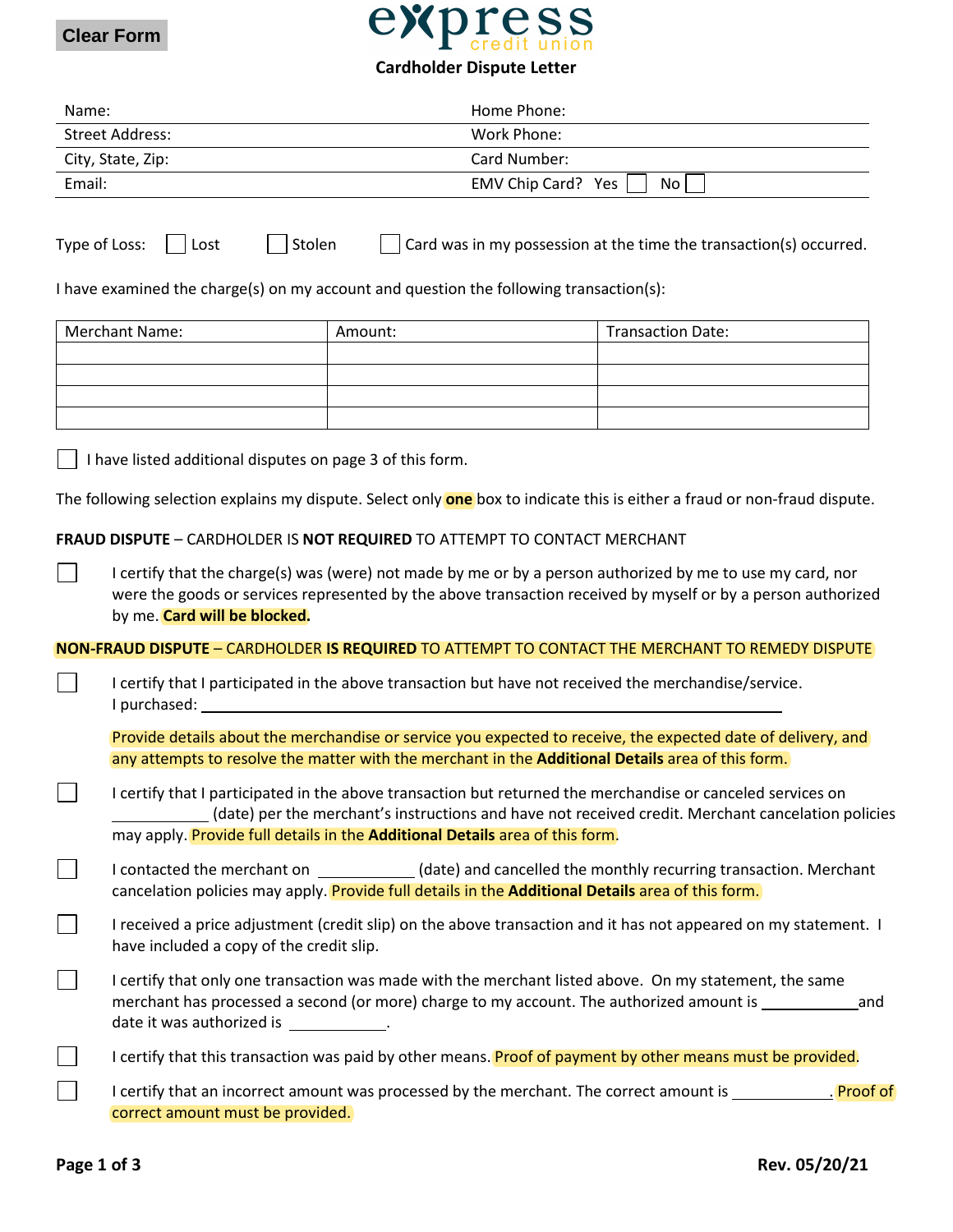## express **Cardholder Dispute Letter**

The merchandise/service I received is defective or damaged. It was the correct merchandise/service but not able to be used as intended. Describe in the **Additional Details** area the purchase and the defect or damage that is preventing its proper use. Provide any information relating to attempts to contact the merchant to return or correct the merchandise/service, and the merchant's response.

The merchandise/service was not as described. The merchandise/service was materially different from what was purchased. Describe in the **Additional Details** area the purchase and how it differs from what was received, e.g., color/size/different item. Counterfeit claims need to be supported by expert opinion. Provide any information relating to attempts to contact the merchant to return or correct the merchandise/service, and the merchant's response to the request.

## **Attempt to Resolve Information**

 $\mathbf{I}$ 

 $\mathbf{I}$ 

**In dispute cases** *except* **those related to fraud-type disputes, you are required to attempt to resolve the dispute with the merchant prior to filing a dispute. If no attempt is made for a consumer-type dispute, the dispute becomes invalid. Describe your attempt to resolve here.**

| I have attempted to resolve with the merchant. $\Box$ Yes $\Box$<br>Date of contact:                       | No                                                                                          |
|------------------------------------------------------------------------------------------------------------|---------------------------------------------------------------------------------------------|
| Contact method: Telephone E-mail In-person Dother - Describe in Additional Details<br>Merchant's response: |                                                                                             |
| If no attempt, why not?<br>$\bullet$                                                                       |                                                                                             |
| <b>Additional Details:</b>                                                                                 |                                                                                             |
|                                                                                                            |                                                                                             |
|                                                                                                            |                                                                                             |
|                                                                                                            |                                                                                             |
|                                                                                                            |                                                                                             |
|                                                                                                            | Date: ____________                                                                          |
|                                                                                                            | FI Internal Use Only:<br>If applicable, date the card was<br>blocked: _____________________ |
| Page 2 of 3                                                                                                | Rev. 05/20/21                                                                               |